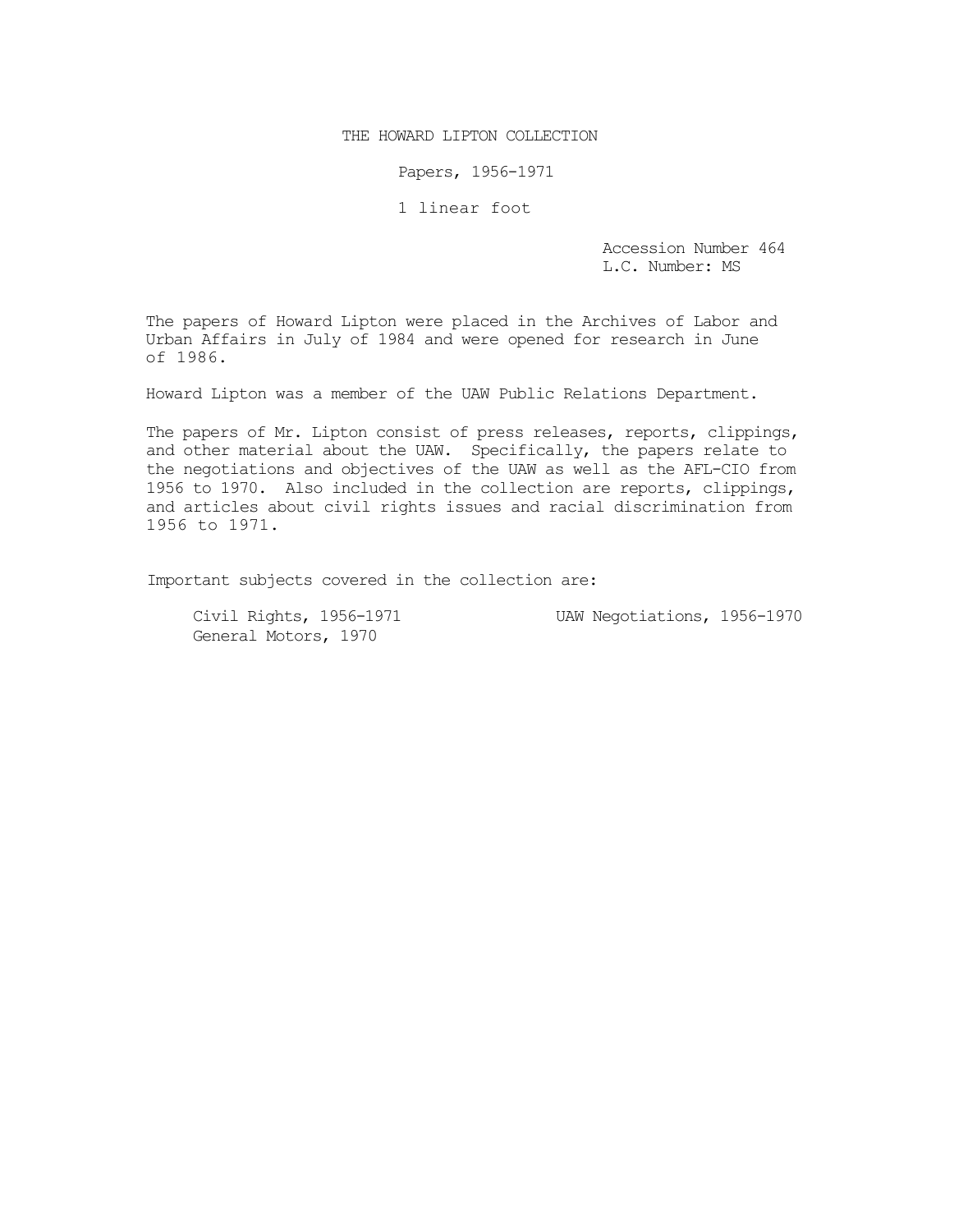Howard Lipton

## $- 2 -$

#### Content

2 manuscript boxes

Series I, United Auto Workers Negotiations,1956-1970; Boxes 1-2:

Reports and press releases on the negotiations and objectives of the UAW.

Series II, Civil Rights Issues, 1956-1971; Box 2: Reports, clippings and articles on civil rights issues and racial discrimination.

Non-manuscript material Approximately 30 pamphlets and booklets on labor and civil rights topics received with the collection are available in the Archives Library.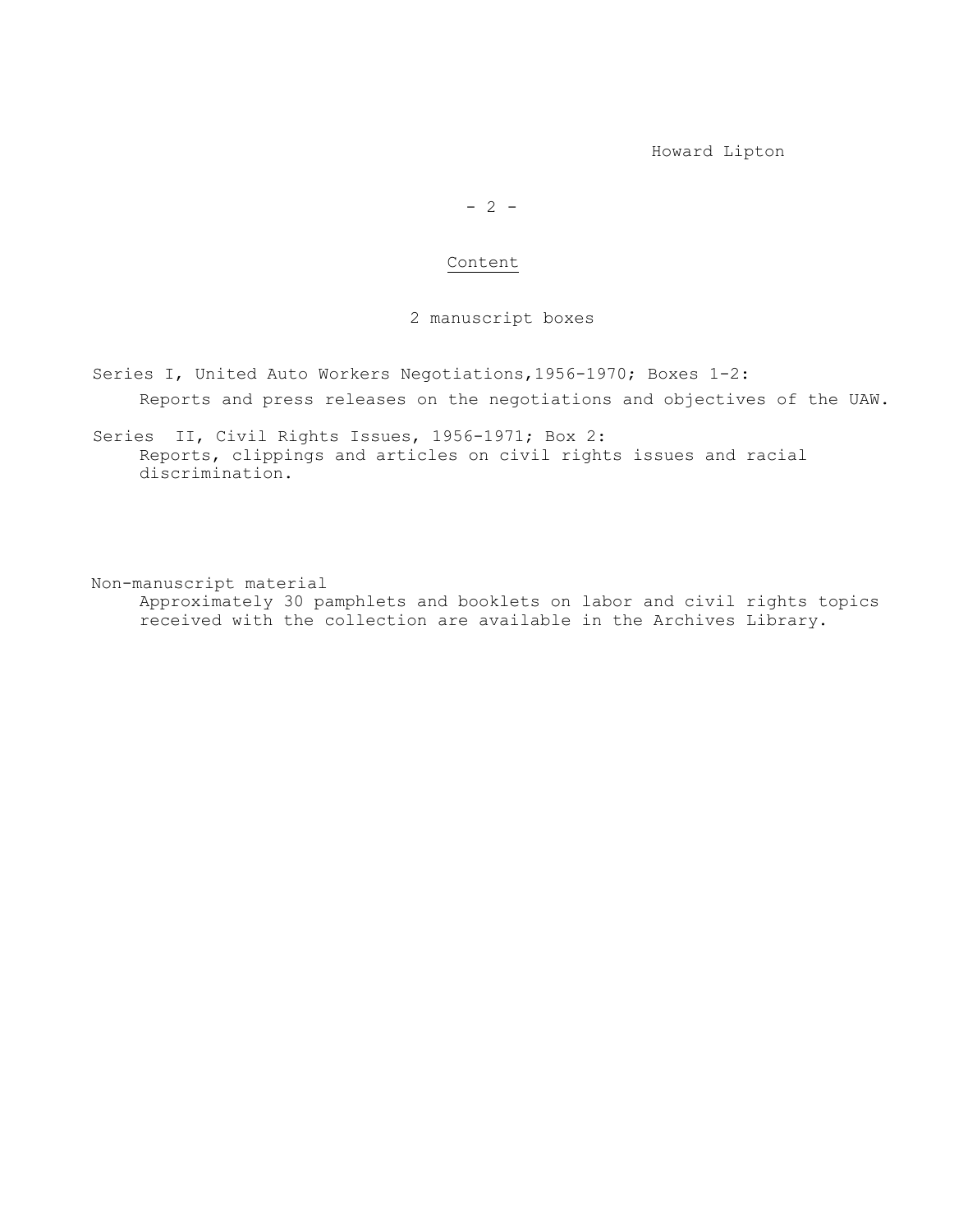Howard Lipton

## Series I United Auto Workers Negotiations 1956-1970 Boxes 1-2

Reports and press releases relating to the negotiations and objectives of the United Auto Workers as well as the AFL-CIO. The bulk of the material covers the period of 1963-1970. Included is a substantial amount of material on the UAW negotiations with General Motors in 1970. Files are arranged alphabetically by subject or name.

Box 1

1. AFL-CIO; report re: improved manpower planning, Sep 1969<br>2. <br> i Mich. press council, by-laws, (n.d.) ; Mich. press council, by-laws, (n.d.) 3. Call Association, report re: socialized medicine, 1961 4. Fund for the Republic, Inc., report re: union constitutions, 1959 5. General Motors; news releases, 1970 6. ; statements and proposal summary to UAW, 1970 7. Manual for public speakers re: millage vote, Detroit, 1963 8. NY Times magazine supplement on American labor,1960 9. Retirees and pension statistics, 1957, 1965, 1970 10. Reuther, Walter; interview with London Sunday Times, 1958<br>11. ; speech to IUD Convention, Nov 1963 11. **Example 21.** The speech to IUD Convention, Nov 1963<br>12. **Example 21. Speech to Skilled Trades Conference** ; speech to Skilled Trades Conference, 1969 13. Romney, George, report re: relations with labor, (n.d.) 14. Statements on labor and unions by religious organizations, 1956, 1959 15. UAW; Aerospace and Aircraft Divisions, 1958,1962,1967-68 16. ; Bargaining Bulletin, 1961 17. ; Dept. of Education, booklets, 1958-59<br>18. ; Dept. of Education, booklets, 1960 18. ; Dept. of Education, booklets,<br>19. ; information to Chrysler members 19. ; information to Chrysler members re: working agreement, c. 1961<br>20. : materials from negotiations with General Motors, 1958 20. ; materials from negotiations with General Motors, 1958<br>21. ; news releases, 1961, 1963, 1970 ; news releases, 1961, 1963, 1970

#### Box 2

1. UAW; remarks by Pres. Johnson to 19th Convention, Mar 1964<br>2. : reports and statements to skilled workers. 1958. 1966-2. ; reports and statements to skilled workers, 1958, 1966-68<br>3. ; reports re: General Motors strike, 1970 3. ; reports re: General Motors strike, 1970<br>4. ; report re: negotiations, 1970 4. ; report re: negotiations, 1970<br>5. ; report to members re: Ford com 5. ; report to members re: Ford contract, Oct 1961<br>6-9. ; statements to General Motors re: negotiation ; statements to General Motors re: negotiations, 1970 10. ; strike authorization vs. Chevrolet, Jan 1968 11. Wirtz, Willard, Sec'y- of Labor; speech to IUD Convention (n.d.) 12. Woodcock, Leonard; remarks at dedication of H. Truman's birthplace, Apr 1959<br>13-16. : statement to Subcommittee on Economy in Gov't.. Jun 1970 ; statement to Subcommittee on Economy in Gov't., Jun 1970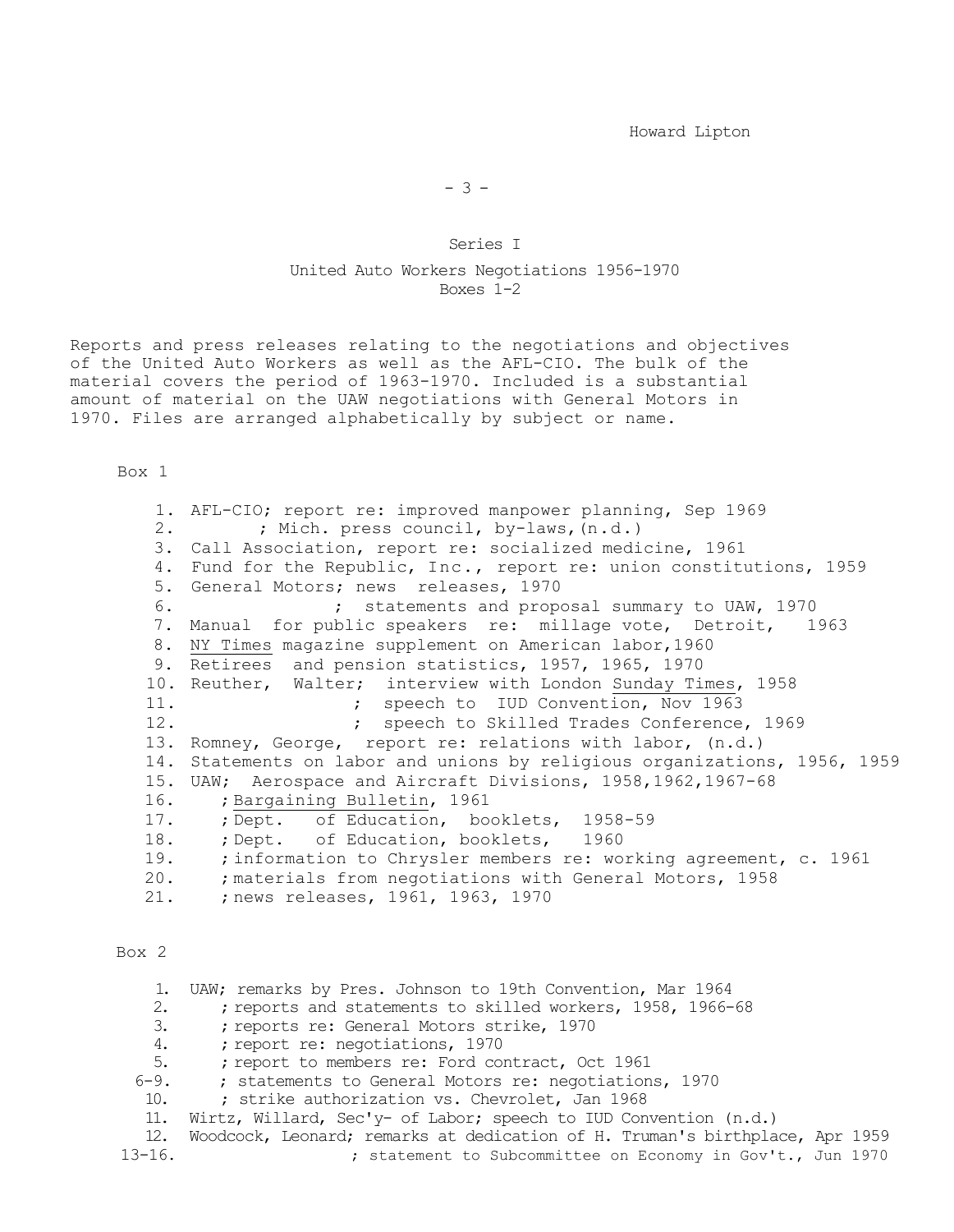Howard Lipton

 $- 4 -$ 

# Series II Civil Rights Issues 1956-1971 Box 2

Reports, clippings and articles on civil rights issues and racial discrimination. Included are a number of clippings on the riots in Watts, California in August of 1965 and March of 1966. Files are arranged alphabetically by subject or name.

Box 2

- 17. Civil rights, reports and articles, 1956-58, 1964
- 18. Clippings re: Watts riots, Aug 1965, Mar 1966
- 19. UAW vs. Mahwah, N.J. re: housing discrimination, Jan 1971